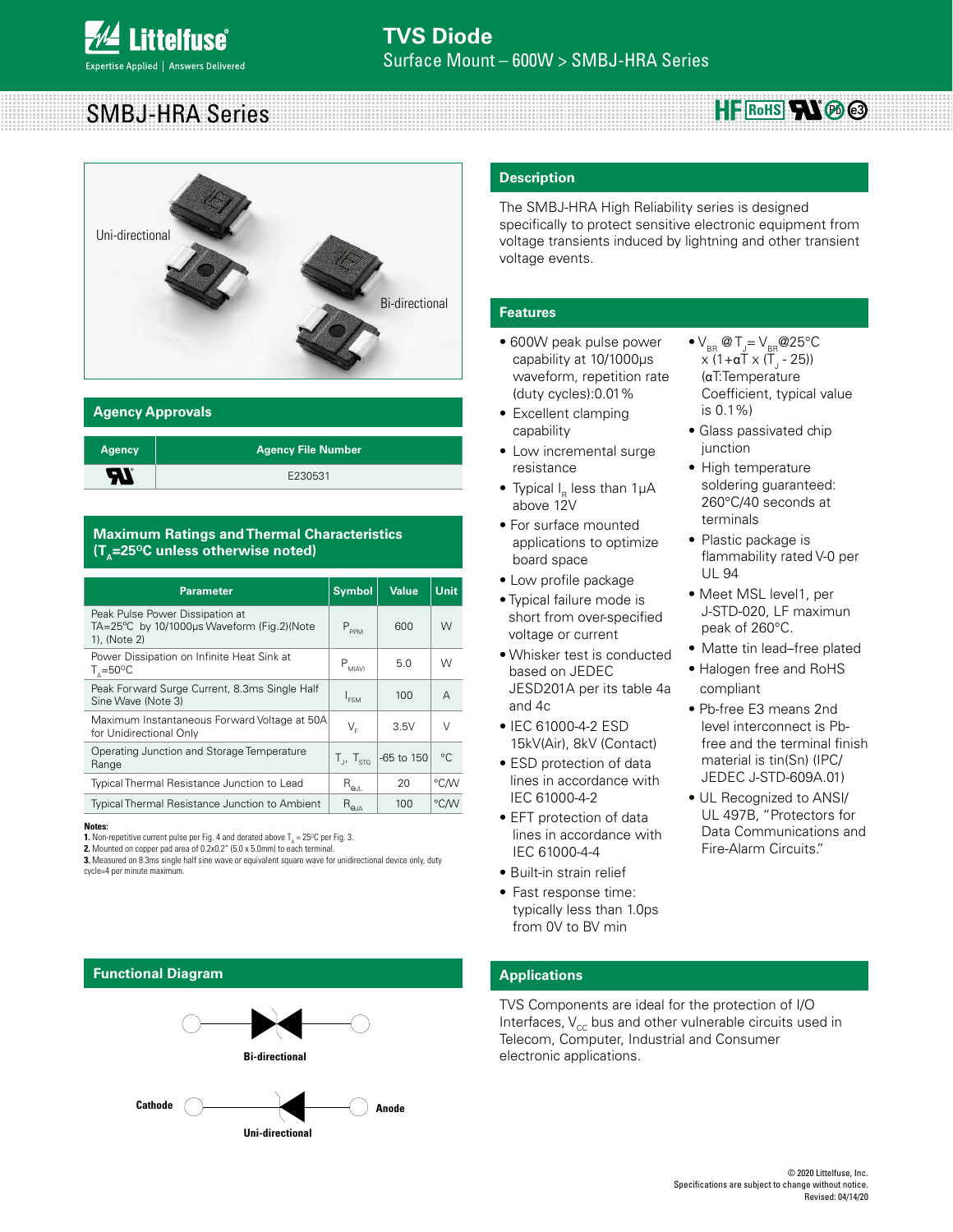

|                                | Electrical Characteristics (T <sub>a</sub> =25°C unless otherwise noted) |                          |            |                                                              |            |                                                                 |                               |                                                                    |                                                       |                                                                   |                                 |
|--------------------------------|--------------------------------------------------------------------------|--------------------------|------------|--------------------------------------------------------------|------------|-----------------------------------------------------------------|-------------------------------|--------------------------------------------------------------------|-------------------------------------------------------|-------------------------------------------------------------------|---------------------------------|
| Part<br><b>Number</b><br>(Uni) | Part<br><b>Number</b><br>(B <sub>i</sub> )                               | <b>Marking</b>           |            | <b>Reverse</b><br><b>Stand off</b><br>Voltage V <sub>R</sub> |            | <b>Breakdown</b><br>Voltage V <sub>BR</sub><br>(Volts) $@I_{r}$ | <b>Test</b><br><b>Current</b> | <b>Maximum</b><br><b>Clamping</b><br>Voltage V <sub>c</sub><br>@ ∣ | <b>Maximum</b><br><b>Peak</b><br><b>Pulse Current</b> | <b>Maximum</b><br><b>Reverse</b><br>Leakage I <sub>R</sub><br>@ V | Agency<br><b>Approval</b><br>7V |
|                                |                                                                          | <b>UNI</b>               | <b>BI</b>  | (Volts)                                                      | <b>MIN</b> | <b>MAX</b>                                                      | (mA)                          | $\bigwedge^{\text{pp}}$                                            | $\mathsf{I}_{\mathsf{pp}}$ (A)                        | (uA)                                                              |                                 |
| SMBJ5.0A-HRA                   | SMBJ5.0CA-HRA                                                            | <b>KEH</b>               | <b>AEH</b> | 5.0                                                          | 6.40       | 7.00                                                            | 10                            | 9.2                                                                | 65.3                                                  | 800                                                               | X                               |
| SMBJ6.0A-HRA                   | SMBJ6.0CA-HRA                                                            | <b>KGH</b>               | <b>AGH</b> | 6.0                                                          | 6.67       | 7.37                                                            | 10                            | 10.3                                                               | 58.3                                                  | 800                                                               | X                               |
| SMBJ6.5A-HRA                   | SMBJ6.5CA-HRA                                                            | <b>KKH</b>               | <b>AKH</b> | 6.5                                                          | 7.22       | 7.98                                                            | 10                            | 11.2                                                               | 53.6                                                  | 500                                                               | $\times$                        |
| SMBJ7.0A-HRA                   | SMBJ7.0CA-HRA                                                            | <b>KMH</b>               | AMH        | 7.0                                                          | 7.78       | 8.60                                                            | 10                            | 12.0                                                               | 50.0                                                  | 200                                                               | $\times$                        |
| SMBJ7.5A-HRA                   | SMBJ7.5CA-HRA                                                            | <b>KPH</b>               | <b>APH</b> | 7.5                                                          | 8.33       | 9.21                                                            | $\mathbf{1}$                  | 12.9                                                               | 46.6                                                  | 100                                                               | $\mathsf X$                     |
| SMBJ8.0A-HRA                   | SMBJ8.0CA-HRA                                                            | <b>KRH</b>               | ARH        | 8.0                                                          | 8.89       | 9.83                                                            | $\mathbf{1}$                  | 13.6                                                               | 44.2                                                  | 50                                                                | $\times$                        |
| SMBJ8.5A-HRA                   | SMBJ8.5CA-HRA                                                            | <b>KTH</b>               | <b>ATH</b> | 8.5                                                          | 9.44       | 10.40                                                           | $\mathbf{1}$                  | 14.4                                                               | 41.7                                                  | 20                                                                | $\mathsf X$                     |
| SMBJ9.0A-HRA                   | SMBJ9.0CA-HRA                                                            | <b>KVH</b>               | AVH        | 9.0                                                          | 10.00      | 11.10                                                           | $\mathbf{1}$                  | 15.4                                                               | 39.0                                                  | 10                                                                | X                               |
| SMBJ10A-HRA                    | SMBJ10CA-HRA                                                             | <b>KXH</b>               | <b>AXH</b> | 10.0                                                         | 11.10      | 12.30                                                           | $\mathbf{1}$                  | 17.0                                                               | 35.3                                                  | 5                                                                 | $\times$                        |
| SMBJ11A-HRA                    | SMBJ11CA-HRA                                                             | <b>KZH</b>               | <b>AZH</b> | 11.0                                                         | 12.20      | 13.50                                                           | $\mathbf{1}$                  | 18.2                                                               | 33.0                                                  | $\mathbf{1}$                                                      | $\overline{X}$                  |
| SMBJ12A-HRA                    | SMBJ12CA-HRA                                                             | LEH                      | <b>BEH</b> | 12.0                                                         | 13.30      | 14.70                                                           | $\mathbf{1}$                  | 19.9                                                               | 30.2                                                  | $\mathbf{1}$                                                      | $\times$                        |
| SMBJ13A-HRA                    | SMBJ13CA-HRA                                                             | LGH                      | <b>BGH</b> | 13.0                                                         | 14.40      | 15.90                                                           | $\mathbf{1}$                  | 21.5                                                               | 28.0                                                  | 1                                                                 | X                               |
| SMBJ14A-HRA                    | SMBJ14CA-HRA                                                             | <b>LKH</b>               | <b>BKH</b> | 14.0                                                         | 15.60      | 17.20                                                           | $\mathbf{1}$                  | 23.2                                                               | 25.9                                                  | $\mathbf{1}$                                                      | $\overline{X}$                  |
| SMBJ15A-HRA                    | SMBJ15CA-HRA                                                             | LMH                      | <b>BMH</b> | 15.0                                                         | 16.70      | 18.50                                                           | $\mathbf{1}$                  | 24.4                                                               | 24.6                                                  | $\mathbf{1}$                                                      | X                               |
| SMBJ16A-HRA                    | SMBJ16CA-HRA                                                             | LPH                      | <b>BPH</b> | 16.0                                                         | 17.80      | 19.70                                                           | $\mathbf{1}$                  | 26.0                                                               | 23.1                                                  | $\mathbf{1}$                                                      | $\mathsf X$                     |
| SMBJ17A-HRA                    | SMBJ17CA-HRA                                                             | LRH                      | <b>BRH</b> | 17.0                                                         | 18.90      | 20.90                                                           | $\mathbf{1}$                  | 27.6                                                               | 21.8                                                  | $\mathbf{1}$                                                      | X                               |
| SMBJ18A-HRA                    | SMBJ18CA-HRA                                                             | LTH                      | <b>BTH</b> | 18.0                                                         | 20.00      | 22.10                                                           | $\mathbf{1}$                  | 29.2                                                               | 20.6                                                  | $\mathbf{1}$                                                      | $\overline{\mathsf{X}}$         |
| SMBJ20A-HRA                    | SMBJ20CA-HRA                                                             | LVH                      | <b>BVH</b> | 20.0                                                         | 22.20      | 24.50                                                           | $\mathbf{1}$                  | 32.4                                                               | 18.6                                                  | $\mathbf{1}$                                                      | X                               |
| SMBJ22A-HRA                    | SMBJ22CA-HRA                                                             | LXH                      | <b>BXH</b> | 22.0                                                         | 24.40      | 26.90                                                           | $\overline{1}$                | 35.5                                                               | 16.9                                                  | $\overline{1}$                                                    | $\mathsf X$                     |
| SMBJ24A-HRA                    | SMBJ24CA-HRA                                                             | LZH                      | <b>BZH</b> | 24.0                                                         | 26.70      | 29.50                                                           | $\mathbf{1}$                  | 38.9                                                               | 15.5                                                  | $\mathbf{1}$                                                      | X                               |
| SMBJ26A-HRA                    | SMBJ26CA-HRA                                                             | <b>MEH</b>               | <b>CEH</b> | 26.0                                                         | 28.90      | 31.90                                                           | $\mathbf{1}$                  | 42.1                                                               | 14.3                                                  | $\mathbf{1}$                                                      | $\times$                        |
| SMBJ28A-HRA                    | SMBJ28CA-HRA                                                             | <b>MGH</b>               | CGH        | 28.0                                                         | 31.10      | 34.40                                                           | $\mathbf{1}$                  | 45.4                                                               | 13.3                                                  | $\mathbf{1}$                                                      | X                               |
| SMBJ30A-HRA                    | SMBJ30CA-HRA                                                             | MK H                     | <b>CKH</b> | 30.0                                                         | 33.30      | 36.80                                                           | $\mathbf{1}$                  | 48.4                                                               | 12.4                                                  | $\mathbf{1}$                                                      | $\times$                        |
| SMBJ33A-HRA                    | SMBJ33CA-HRA                                                             | <b>MMH</b>               | <b>CMH</b> | 33.0                                                         | 36.70      | 40.60                                                           | $\mathbf{1}$                  | 53.3                                                               | 11.3                                                  | $\mathbf{1}$                                                      | X                               |
| SMBJ36A-HRA                    | SMBJ36CA-HRA                                                             | <b>MPH</b>               | CPH        | 36.0                                                         | 40.00      | 44.20                                                           | $\mathbf{1}$                  | 58.1                                                               | 10.4                                                  | $\mathbf{1}$                                                      | $\mathsf X$                     |
| SMBJ40A-HRA                    | SMBJ40CA-HRA                                                             | <b>MRH</b>               | CRH        | 40.0                                                         | 44.40      | 49.10                                                           | $\mathbf{1}$                  | 64.5                                                               | 9.3                                                   | $\mathbf{1}$                                                      | X                               |
| SMBJ43A-HRA                    | SMBJ43CA-HRA                                                             | <b>MTH</b>               | <b>CTH</b> | 43.0                                                         | 47.80      | 52.80                                                           | $\overline{1}$                | 69.4                                                               | 8.7                                                   | $\mathbf{1}$                                                      | $\times$                        |
| SMBJ45A-HRA                    | SMBJ45CA-HRA                                                             | <b>MVH</b>               | <b>CVH</b> | 45.0                                                         | 50.00      | 55.30                                                           | $\mathbf{1}$                  | 72.7                                                               | 8.3                                                   | $\mathbf{1}$                                                      | X                               |
| SMBJ48A-HRA                    | SMBJ48CA-HRA                                                             | <b>MXH</b>               | <b>CXH</b> | 48.0                                                         | 53.30      | 58.90                                                           | $\mathbf{1}$                  | 77.4                                                               | 7.8                                                   | $\mathbf{1}$                                                      | X                               |
| SMBJ51A-HRA                    | SMBJ51CA-HRA                                                             | <b>MZH</b>               | <b>CZH</b> | 51.0                                                         | 56.70      | 62.70                                                           | $\mathbf{1}$                  | 82.4                                                               | 7.3                                                   | $\mathbf{1}$                                                      | $\overline{\mathsf{X}}$         |
| SMBJ54A-HRA                    | SMBJ54CA-HRA                                                             | <b>NEH</b>               | <b>DEH</b> | 54.0                                                         | 60.00      | 66.30                                                           | $\mathbf{1}$                  | 87.1                                                               | 6.9                                                   | $\mathbf{1}$                                                      | $\times$                        |
| SMBJ58A-HRA                    | SMBJ58CA-HRA                                                             | <b>NGH</b>               | <b>DGH</b> | 58.0                                                         | 64.40      | 71.20                                                           | $\mathbf{1}$                  | 93.6                                                               | 6.5                                                   | $\mathbf{1}$                                                      | X                               |
| SMBJ60A-HRA                    | SMBJ60CA-HRA                                                             | <b>NKH</b>               | <b>DKH</b> | 60.0                                                         | 66.70      | 73.70                                                           | $\mathbf{1}$                  | 96.8                                                               | 6.2                                                   | $\mathbf{1}$                                                      | $\times$                        |
| SMBJ64A-HRA                    | SMBJ64CA-HRA                                                             | <b>NMH</b>               | <b>DMH</b> | 64.0                                                         | 71.10      | 78.60                                                           | $\mathbf{1}$                  | 103.0                                                              | 5.9                                                   | $\mathbf{1}$                                                      | X                               |
| SMBJ70A-HRA                    | SMBJ70CA-HRA                                                             | <b>NPH</b>               | <b>DPH</b> | 70.0                                                         | 77.80      | 86.00                                                           | $\mathbf{1}$                  | 113.0                                                              | 5.3                                                   | $\mathbf{1}$                                                      | X                               |
| SMBJ75A-HRA                    | SMBJ75CA-HRA                                                             | <b>NRH</b>               | <b>DRH</b> | 75.0                                                         | 83.30      | 92.10                                                           | $\mathbf{1}$                  | 121.0                                                              | 5.0                                                   | $\mathbf{1}$                                                      | X                               |
| SMBJ78A-HRA                    | SMBJ78CA-HRA                                                             | <b>NTH</b>               | <b>DTH</b> | 78.0                                                         | 86.70      | 95.80                                                           | $\mathbf{1}$                  | 126.0                                                              | 4.8                                                   | $\mathbf{1}$                                                      | X                               |
| SMBJ85A-HRA                    | SMBJ85CA-HRA                                                             | <b>NVH</b>               | <b>DVH</b> | 85.0                                                         | 94.40      | 104.00                                                          | $\mathbf{1}$                  | 137.0                                                              | 4.4                                                   | $\mathbf{1}$                                                      | X                               |
|                                | SMBJ90CA-HRA                                                             | $\mathbb{Z}$             | <b>DXH</b> | 90.0                                                         | 100.00     | 111.00                                                          | $\mathbf{1}$                  | 146.0                                                              | 4.1                                                   | $\mathbf{1}$                                                      | X                               |
| $\overline{\phantom{a}}$       | SMBJ100CA-HRA                                                            | $\overline{\phantom{a}}$ | <b>DZH</b> | 100.0                                                        | 111.00     | 123.00                                                          | $\mathbf{1}$                  | 162.0                                                              | 3.7                                                   | $\mathbf{1}$                                                      | Χ                               |
| $\overline{a}$                 | SMBJ110CA-HRA                                                            | $\overline{\phantom{a}}$ | EEH        | 110.0                                                        | 122.00     | 135.00                                                          | $\mathbf{1}$                  | 177.0                                                              | 3.4                                                   | $\mathbf{1}$                                                      | $\times$                        |
| ä,                             | SMBJ120CA-HRA                                                            | ÷,                       | <b>EGH</b> | 120.0                                                        | 133.00     | 147.00                                                          | $\mathbf{1}$                  | 193.0                                                              | 3.1                                                   | $\mathbf{1}$                                                      | X                               |
|                                | SMBJ130CA-HRA                                                            | $\frac{1}{2}$            | <b>EKH</b> | 130.0                                                        | 144.00     | 159.00                                                          | $\mathbf{1}$                  | 209.0                                                              | 2.9                                                   | $\mathbf{1}$                                                      | $\mathsf X$                     |
| ÷                              | SMBJ150CA-HRA                                                            | $\overline{\phantom{a}}$ | <b>EMH</b> | 150.0                                                        | 167.00     | 185.00                                                          | $\mathbf{1}$                  | 243.0                                                              | 2.5                                                   | $\mathbf{1}$                                                      | X                               |
| ÷,                             | SMBJ160CA-HRA                                                            |                          | EPH        | 160.0                                                        | 178.00     | 197.00                                                          | $\overline{1}$                | 259.0                                                              | 2.3                                                   | $\mathbf{1}$                                                      | $\boldsymbol{\mathsf{X}}$       |
| ÷.                             | SMBJ170CA-HRA                                                            | ×.                       | ERH        | 170.0                                                        | 189.00     | 209.00                                                          | 1                             | 275.0                                                              | 2.2                                                   | $\mathbf{1}$                                                      | X                               |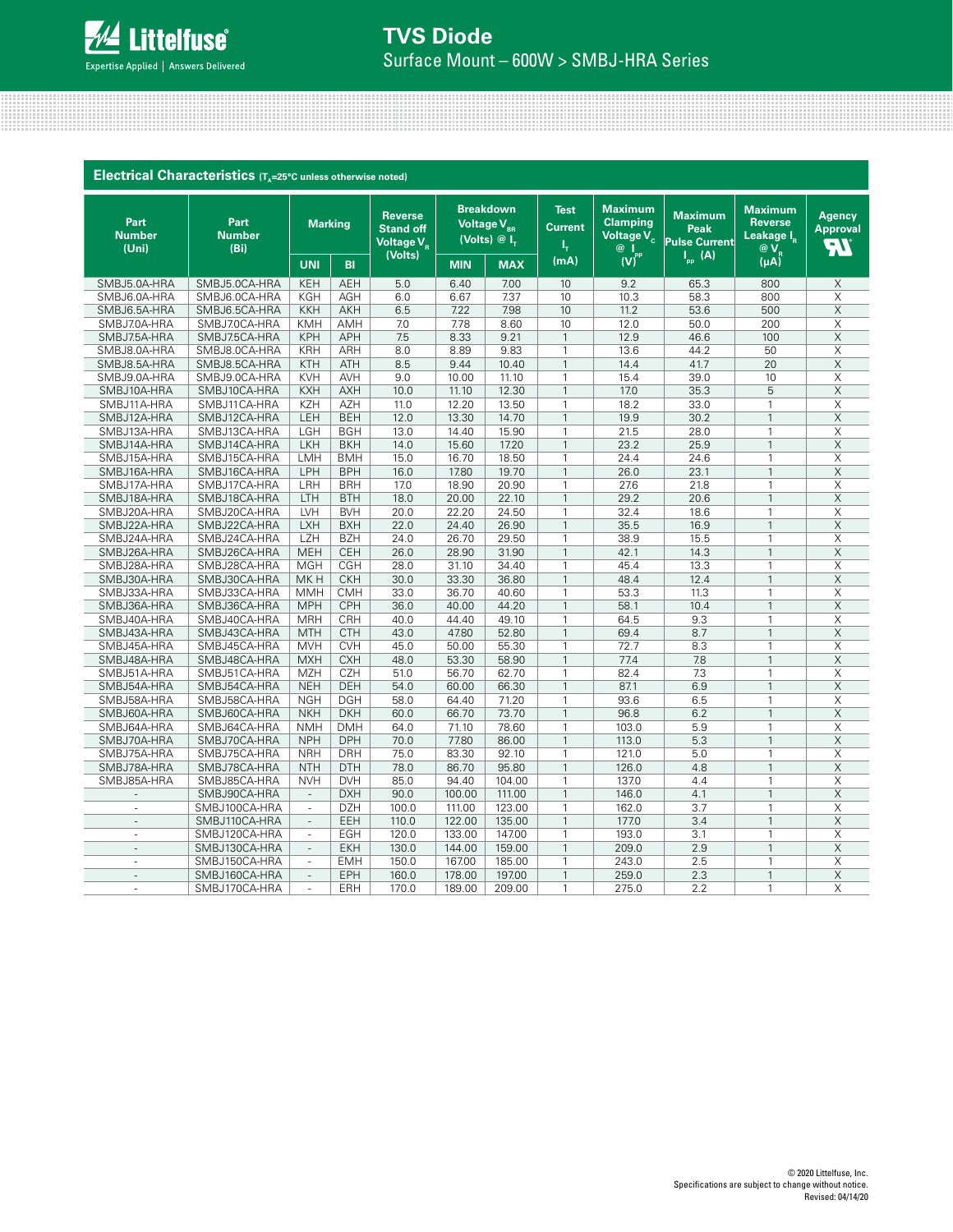| <b>Screen Process</b>                                                                                       |                                   |
|-------------------------------------------------------------------------------------------------------------|-----------------------------------|
|                                                                                                             |                                   |
| 100% Vision Inspection                                                                                      | MIL-STD-750 method 2074           |
| 100% High Temperature Storage Life (168hrs, 175°C)                                                          | MIL-STD-750 method 1031           |
| 100% X-RAY inspection                                                                                       | MIL-STD-750 method 2076           |
| 100% Temperature Cycle Test (-55 to 150°C, 20 cycles, dwell time 15 min)                                    | MIL-STD-750 method 1051           |
| 100% Reflow (2x)                                                                                            | JEDEC J-STD-020                   |
| 100% Surge Test $(2x)$                                                                                      | MIL-STD-750 method 4066           |
| 100% HTRB 150°C Bias=VR(80% breakdown voltage, 96hrs, and each direction 96hrs for Bi-directional products) | MIL-STD-750 method 1038           |
| Final Electrical Test (100% 3 sigma limit, 100% dynamic test and PAT limit)                                 | MIL-STD-750 method 4016.4021.4011 |

**Note:** Up-screen program can be specified by customer's request via contacting Littelfuse service

### **I-V Curve Characteristics**





**P<sub>PPM</sub>** Peak Pulse Power Dissipation -- Max power dissipation

**V<sub>R</sub>** Stand-off Voltage -- Maximum voltage that can be applied to the TVS without operation V<sub>BR</sub> Breakdown Voltage -- Maximum voltage that flows though the TVS at a specified test c<br>V<sub>C</sub> Clamping Voltage -- Peak voltage

 $\bm V_{_{\sf BR}}$  **Breakdown Voltage** -- Maximum voltage that flows though the TVS at a specified test current (I<sub>T</sub>)

**Clamping Voltage** -- Peak voltage measured across the suppressor at a specified Ippm (peak impulse current)

**Reverse Leakage Current** -- Current measured at V<sub>R</sub>

**I VF Forward Voltage Drop for Uni-directional**

### Ratings and Characteristic Curves (T<sub>A</sub>=25°C unless otherwise noted)



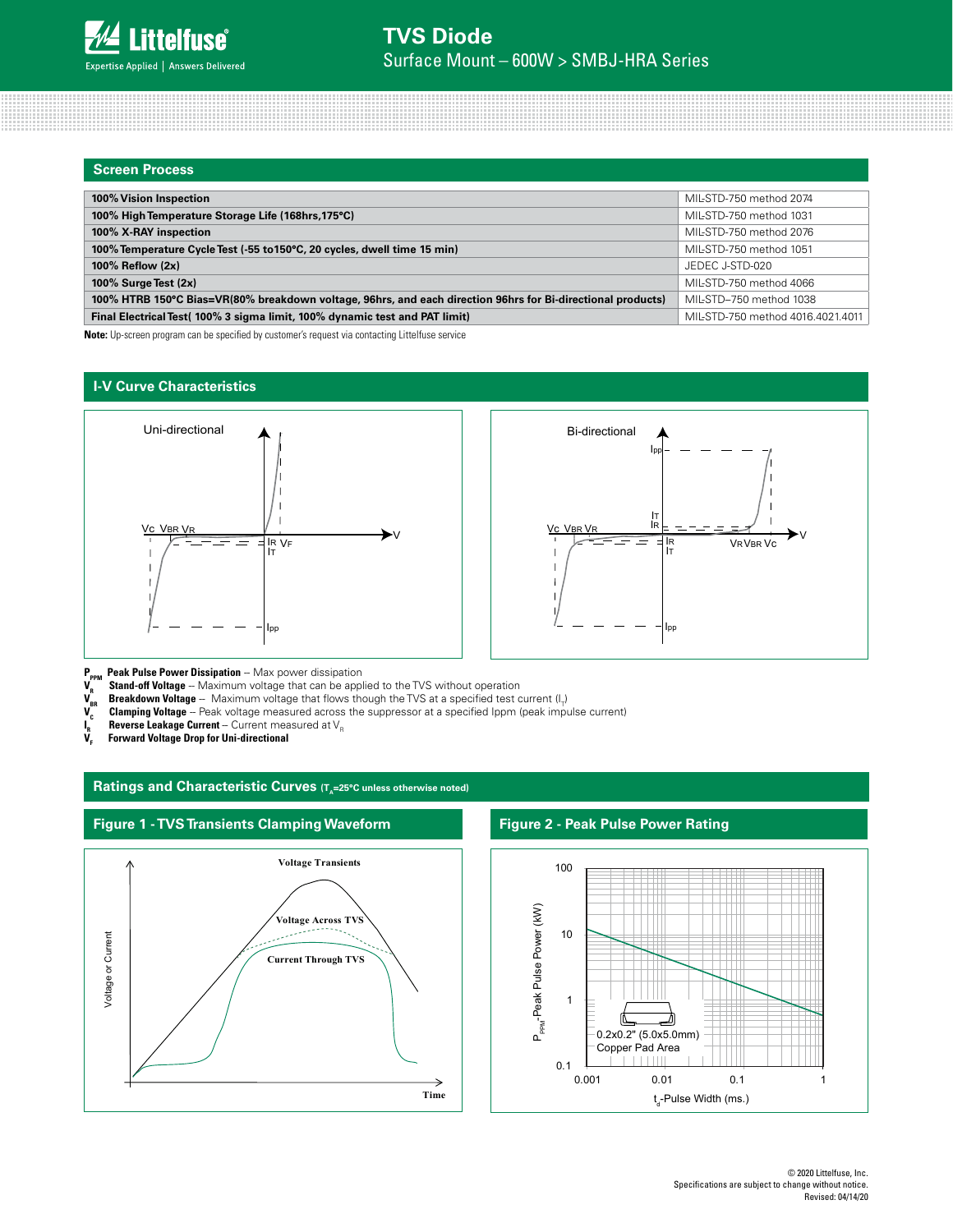

Ratings and Characteristic Curves (T<sub>a</sub>=25°C unless otherwise noted) (Continued)

# **Figure 3 - Pulse Derating Curve Figure 4 - Pulse Waveform**











# **Figure 5 - Typical Junction Capacitance Figure 6 - Steady State Power Dissipation Derating Curve**

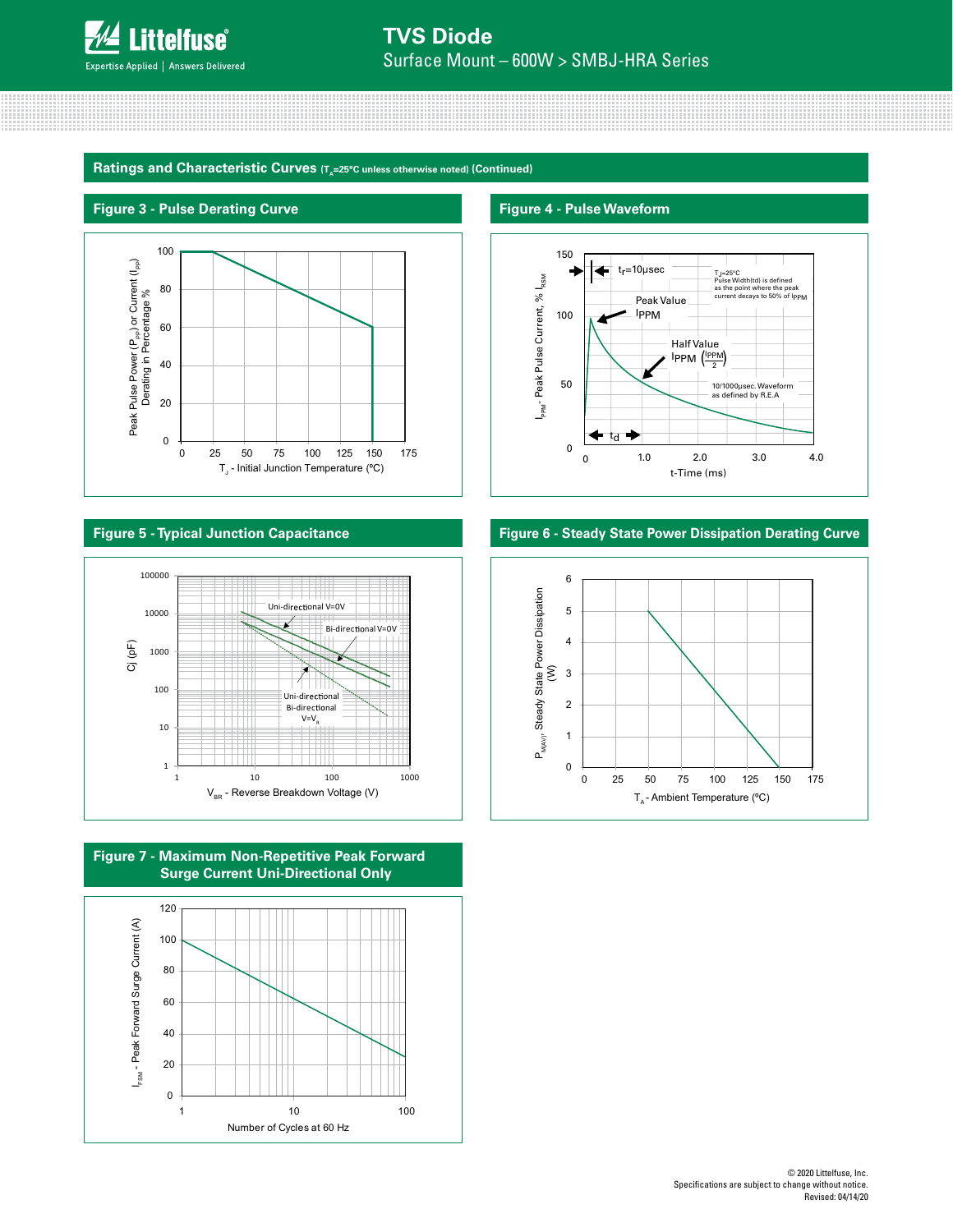### **Soldering Parameters**

| <b>Reflow Condition</b>                          | Lead-free assembly                   |                    |  |
|--------------------------------------------------|--------------------------------------|--------------------|--|
|                                                  | - Temperature Min $(T_{s(min)})$     | $150^{\circ}$ C    |  |
| <b>Pre Heat</b>                                  | - Temperature Max $(T_{\text{sum}})$ | $200^{\circ}$ C    |  |
|                                                  | -Time (min to max) $(tn)$            | $60 - 180$ secs    |  |
| Average ramp up rate (Liquidus Temp (T,) to peak | 3°C/second max                       |                    |  |
| $T_{S(max)}$ to $T_{L}$ - Ramp-up Rate           | 3°C/second max                       |                    |  |
| <b>Reflow</b>                                    | - Temperature (T,) (Liquidus)        | $217^{\circ}$ C    |  |
|                                                  | - Time (min to max) $(t_1)$          | $60 - 150$ seconds |  |
| Peak Temperature (T <sub>n</sub> )               |                                      | $260^{+0/5}$ °C    |  |
| Time within 5°C of actual peak Temperature (t)   | $20 - 40$ seconds                    |                    |  |
| <b>Ramp-down Rate</b>                            | 6°C/second max                       |                    |  |
| Time 25°C to peak Temperature (T <sub>a</sub> )  | 8 minutes Max.                       |                    |  |
| Do not exceed                                    | $260^{\circ}$ C                      |                    |  |



# **Physical Specifications**

| Weight          | 0.003 ounce, 0.093 grams                                             |
|-----------------|----------------------------------------------------------------------|
| Case            | JEDEC DO214AA. Molded plastic body over glass<br>passivated junction |
| <b>Polarity</b> | Color band denotes cathode except Bidirectional                      |
| <b>Terminal</b> | Matte Tin-plated leads, Solderable per JESD22-B102                   |

# **Environmental Specifications**

| <b>High Temp. Storage</b>  | JESD22-A103              |
|----------------------------|--------------------------|
| <b>HTRB</b>                | JESD22-A108              |
| <b>Temperature Cycling</b> | JESD22-A104              |
| <b>MSL</b>                 | JEDEC-J-STD-020, Level 1 |
| H3TRB                      | JESD22-A101              |
| <b>RSH</b>                 | JESD22-A111              |

# **Dimensions**



|                   |            | <b>Inches</b> | <b>Millimeters</b> |            |  |
|-------------------|------------|---------------|--------------------|------------|--|
| <b>Dimensions</b> | <b>Min</b> | <b>Max</b>    | <b>Min</b>         | <b>Max</b> |  |
| A                 | 0.077      | 0.086         | 1.950              | 2.200      |  |
| в                 | 0.160      | 0.180         | 4.060              | 4.570      |  |
| C                 | 0.130      | 0.155         | 3.300              | 3.940      |  |
| D<br>0.084        |            | 0.096         | 2.130              | 2.440      |  |
| E<br>0.030        |            | 0.060         | 0.760              | 1.520      |  |
| F                 |            | 0.008         |                    | 0.203      |  |
| G                 | 0.205      | 0.220         | 5.210              | 5.590      |  |
| н                 | 0.006      |               | 0.152              | 0.305      |  |
| ı                 | 0.089      |               | 2.260              |            |  |
| J                 | 0.085      |               | 2.160              |            |  |
| K                 |            | 0.107         |                    | 2.740      |  |
|                   | 0.085      |               | 2.160              |            |  |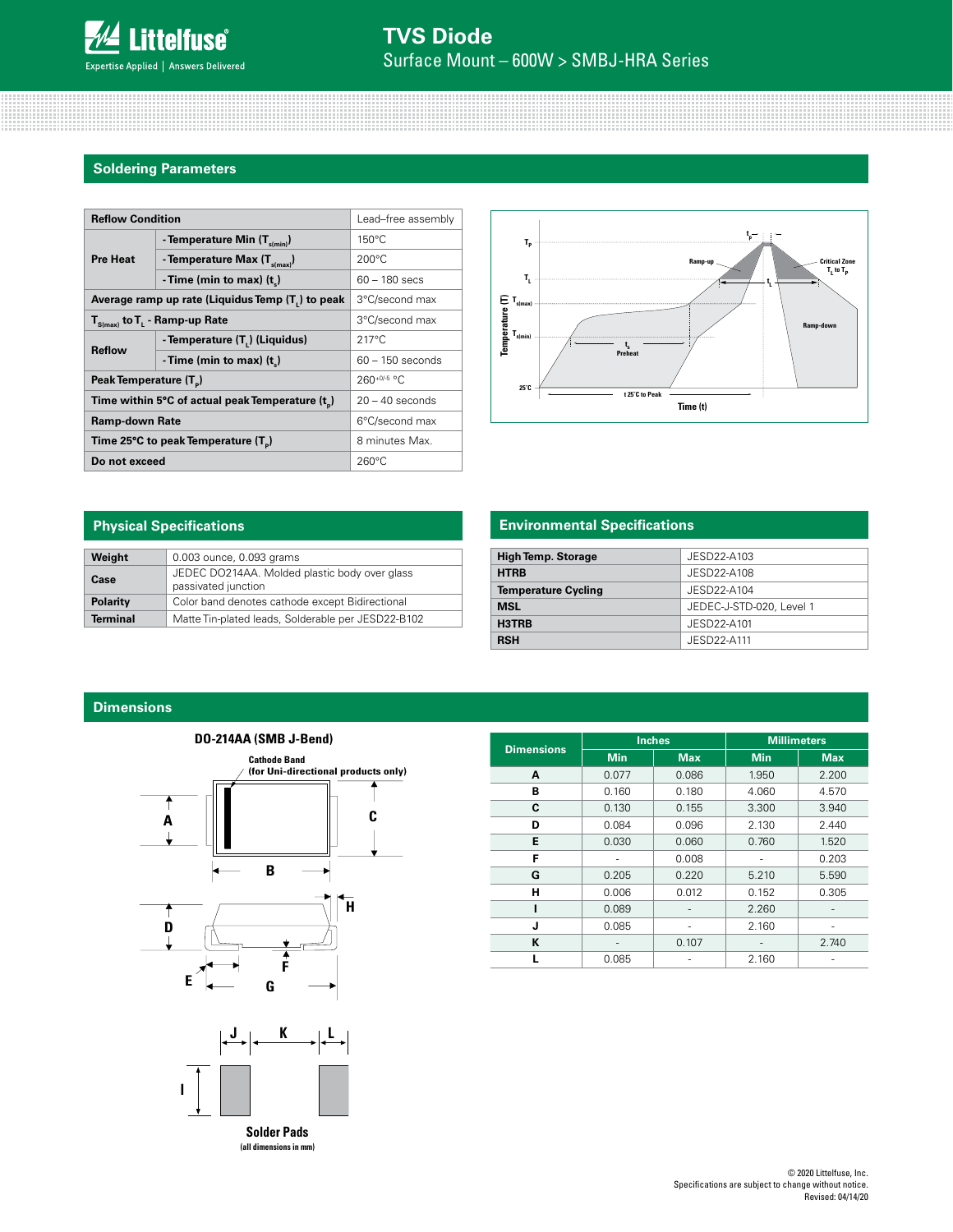

**Part Numbering System**



# **Part Marking System**



| Packaging     |                             |                 |                                  |                                   |
|---------------|-----------------------------|-----------------|----------------------------------|-----------------------------------|
| Part number   | <b>Component</b><br>Package | <b>Quantity</b> | Packaging<br><b>Option</b>       | Packaging<br><b>Specification</b> |
| SMBJxxxXX-HRA | DO-214AA                    | 3000            | Tape & Reel - 12mm tape/13" reel | EIA STD RS-481                    |



Disclaimer Notice - Information furnished is believed to be accurate and reliable. However, users should independently evaluate the suitability of and test each product selected for their own applications. Littelfuse produ not designed for, and may not be used in, all applications. Read complete Disclaimer Notice at: www.littelfuse.com/disclaimer-electronics.